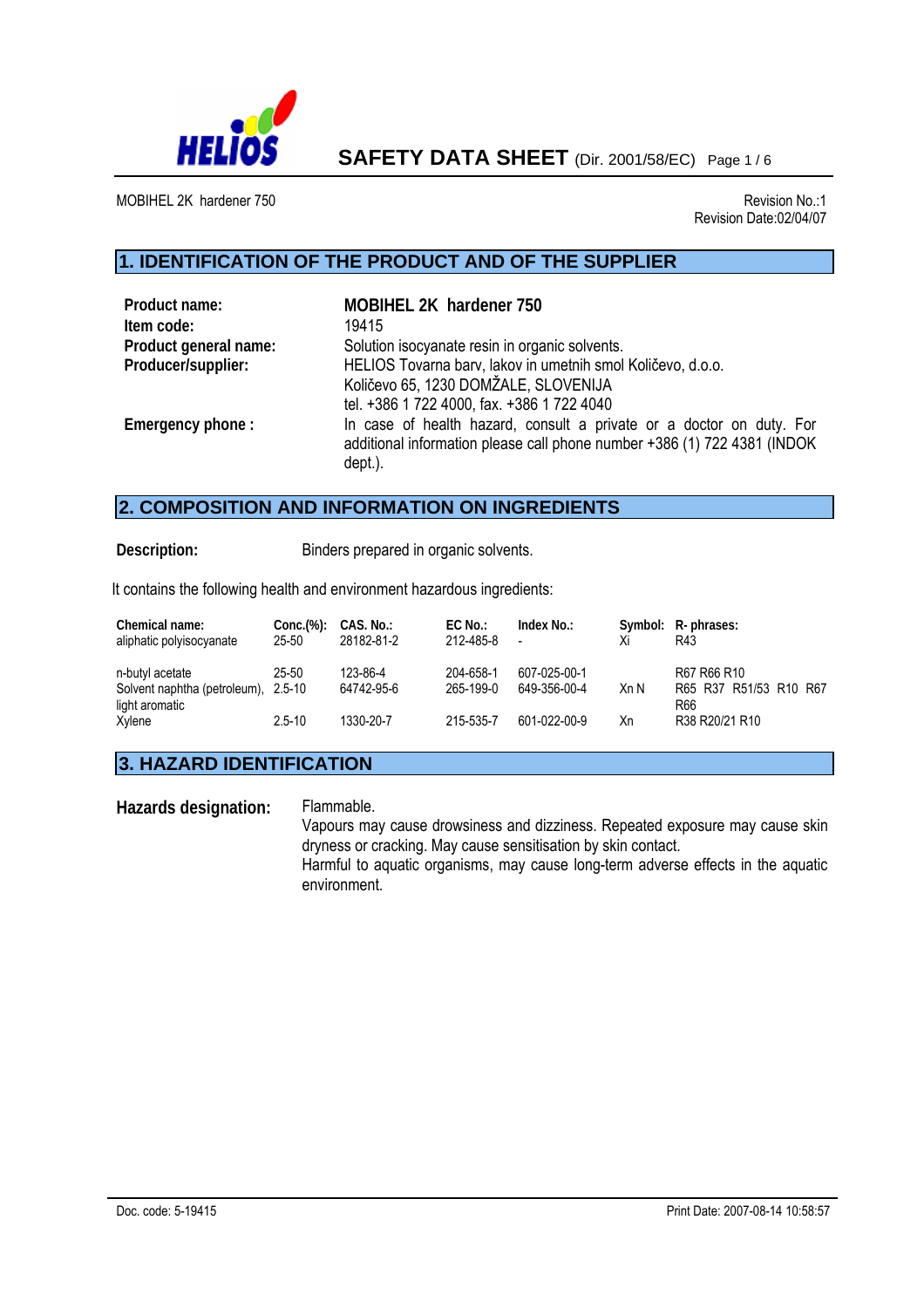# **4. FIRST AID MEASURES**

| Symptoms<br>caused<br>excessive exposure: | by Dizzinnes, nausea, vomiting, difficult breathing, irritation of skin or eyes. In case of<br>these symptoms, seek medical help and show this data sheet. |
|-------------------------------------------|------------------------------------------------------------------------------------------------------------------------------------------------------------|
| inhalation:                               | In case of excessive Breathe fresh air. Rest. Do not eat or drink until the symptoms disappear.                                                            |
| In case of ingestion:                     | Do not eat. Drink only water. Do not induce vomiting.                                                                                                      |
| skin and clothes:                         | In case of contact with Remove contaminated clothes. Wash skin with water and soap. Do not use organic<br>solvents or thinners.                            |
| eyes:                                     | In case of contact with Rinse with plenty of water for at least 15 minutes and seek medical help.                                                          |

### **5. FIRE-FIGHTING MEASURES**

| Preventive measures: | Remove all possible sources of fire, e.g. open flame, lit cigarette, sparks from tools<br>and equipment. Always keep containers closed.                                                                                                                                                          |
|----------------------|--------------------------------------------------------------------------------------------------------------------------------------------------------------------------------------------------------------------------------------------------------------------------------------------------|
| Fire extinguishers:  | Foam, powder, CO2, to a limit also water spray.                                                                                                                                                                                                                                                  |
| Fire<br>measures:    | extinguishing Put out fire in the direction of the wind. Spray non-burning containers with water,<br>prevent product leakage and move containers to a safe space. In case of fire, health<br>damaging gases and sooth may appear. The use of a respiratory mask with filter A<br>is recommended. |

### **6. ACCIDENTAL RELEASE MEASURES**

| Personal precautions:         | Avoid possible sources of ignition (fire, lit cigarette, sparks, etc.). Protect respiratory<br>system against inhalation of vapours. Provide good ventilation.                                         |
|-------------------------------|--------------------------------------------------------------------------------------------------------------------------------------------------------------------------------------------------------|
| Environmental<br>precautions: | Do not allow spilling into water, watercourses, cellars, caves or drains and the<br>accumulation of vapours in closed rooms.                                                                           |
| Methods of cleaning up:       | Absorb and mix the spilled product with soil, sand or any other absorbent material<br>for liquids. Dispose the mixture to a deposit site for special or dangerous waste or<br>burn in the incinerator. |

#### **7. HANDLING AND STORAGE**

| Handling: | During handling the product ventilate the area.<br>Follow valid regulations on the emission of dangerous substances into the<br>environment (par. 12) and explosion points (par. 9).<br>Follow safety at work regulations.<br>Keep containers tightly closed. Store in places out of reach of unskilled people. Do<br>not eat, drink or smoke while using the product. |
|-----------|------------------------------------------------------------------------------------------------------------------------------------------------------------------------------------------------------------------------------------------------------------------------------------------------------------------------------------------------------------------------|
| Storage:  | Store in accordance with the regulations on the storage of flammable and other<br>dangerous substances.<br>Do not store with food or fodder. Keep in a tightly closed container in dry and<br>ventilated storage, follow the instructions on the label.<br>Packaging should be marked with an original product label.                                                  |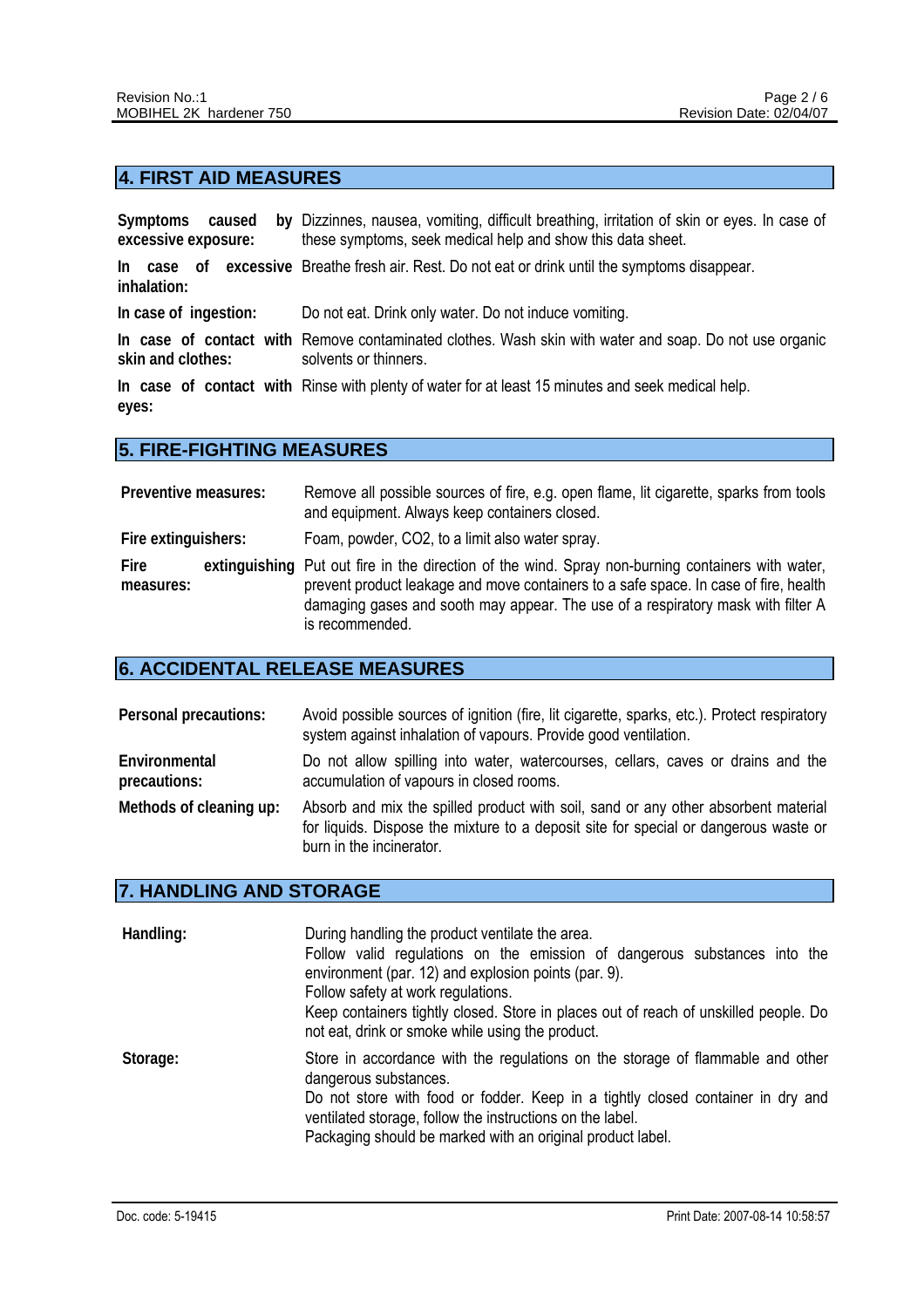#### **8. EXPOSURE CONTROLS AND PERSONAL PROTECTION**

- **Personal protection:** Adjust safety protection to the product application technology. Use materials resistant to organic solvents (rubber, special plastic). Use only spark-free tools.
- **Respiratory protection:** Provide such ventilation at the site of use so that the concentration of solvent vapours present in product will not exceed the threshold limit value (TLV).

The prescribed of threshold limit value (TLV) hazardeus substances in the work place atmosphere according to the Regulations on the safety of employees and protection against chemical substance exposure at work (German TRGS 900):

| Chemical name                               | CAS No.                                             | TLV ( $mg/m3$ )                                                                    |  |
|---------------------------------------------|-----------------------------------------------------|------------------------------------------------------------------------------------|--|
| n-Butyl acetate                             | 123-86-4                                            | 480                                                                                |  |
| Solvent naphtha (petroleum), light aromatic | 64742-95-6                                          | 100                                                                                |  |
| Xylene                                      | 1330-20-7                                           | 221                                                                                |  |
| Hand protection:                            | protective gloves.                                  | Use materials resistant to organic solvents (rubber, special plastic). Always wear |  |
| Eye protection:                             | Wear safety goggles, face protection when spraying. |                                                                                    |  |
| Skin protection:                            | Wear safety clothes.                                |                                                                                    |  |

### **9.PHYSICAL AND CHEMICAL PROPERTIES**

| Form:                              | Liquid                        |
|------------------------------------|-------------------------------|
| Colour:                            | Colorless                     |
| Odour:                             | Specific for organic solvents |
| pH:                                | N A                           |
| <b>Boiling point:</b>              | 126 $\circ$ C n-butyl acetate |
| Flash point:                       | 32°C ISO 3679                 |
| Ignition point:                    | 370 °C n-butyl acetate        |
| Density (kg/l):                    | <b>ISO 2811</b><br>0.99       |
| Explosion limits lower (vol. %):   | 0.8                           |
| Explosion limits upper (vol.%):    | 7.00                          |
| Vapour pressure (Pa/20°C):         | 1066<br>n-Butyl acetate       |
| Contents of dry substance (wt. %): | 45                            |
| Solubility in water:               | Insoluble                     |

#### **10. STABILITY AND REACTIVITY**

| Stability:       | The product is stable under the normal handling, storage and use conditions. Keep<br>tightly closed in the original packaging.                    |
|------------------|---------------------------------------------------------------------------------------------------------------------------------------------------|
| Incompatibility: | Not reactive and compatible with the majority of usual substances, except for<br>extreme oxidants. Keep tightly closed in the original packaging. |

### **11.TOXICOLOGICAL INFORMATION**

| At the ingestion the product may cause tissue damages in digestive tract. | Inhalation: | Long inhalation of the organic solvents present in product in concentration, which<br>exceeds the declared threshold limit value (TLV) (Chap. 8), may irritate the mucous<br>tissue of respiratory system and even affect the normal functioning of liver, kidney<br>and central nervous system. |
|---------------------------------------------------------------------------|-------------|--------------------------------------------------------------------------------------------------------------------------------------------------------------------------------------------------------------------------------------------------------------------------------------------------|
|                                                                           | Ingestion:  |                                                                                                                                                                                                                                                                                                  |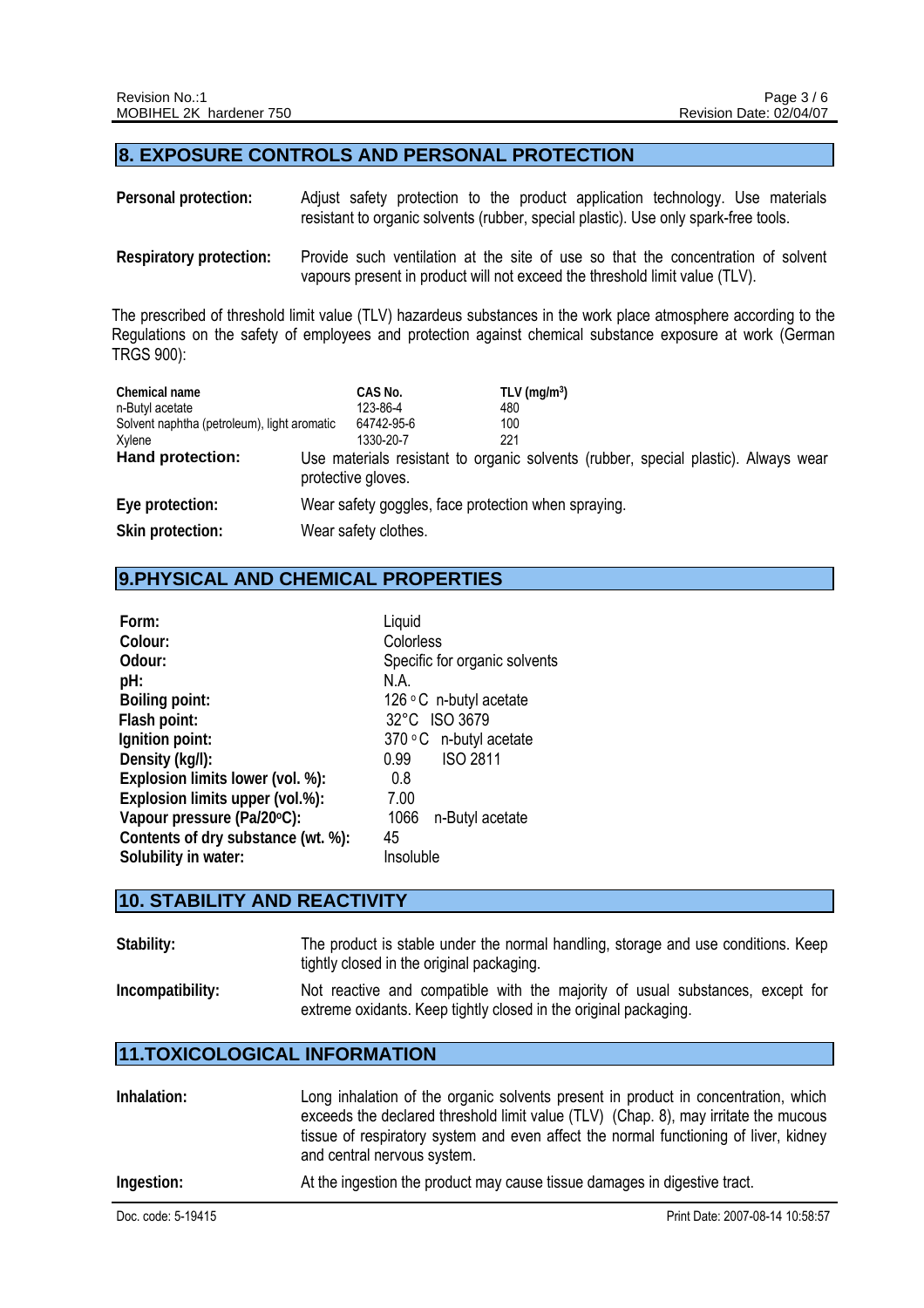| Chemical name:                                | CAS No.   | LC50 inhalation               | LD50 - Oral  |                | LD50 Dermal                         |
|-----------------------------------------------|-----------|-------------------------------|--------------|----------------|-------------------------------------|
| n-Butyl acetate                               | 123-86-4  |                               | LD50<br>Oral |                | $\text{Rat}$ = Dermal LD50 Rabbit = |
|                                               |           |                               | 14000mg/kg   |                | 5000mg/kg                           |
| Solvent naphtha (petroleum), light 64742-95-6 |           | Inhalation LC50 Rat Oral LD50 |              | Rat >          |                                     |
| aromatic                                      |           | > 5ma/l                       | 2000mg/kg    |                |                                     |
| Xvlene                                        | 1330-20-7 | Inhalation LC50 (4h)          | Oral LD50    | $\text{Rat}$ = |                                     |
|                                               |           | $Rat = 6350$ mg/l             | 8700mg/kg    |                |                                     |

#### **12. ECOLOGICAL INFORMATION**

The product contains 55 % of volatile organic substances, for which the emission in air is defined by the Regulation on emission in air for pollution source plants (The German TA -Luft 1994).

In nature the product is not easily bio-degradable. The product should not be spilled in the ground, water, watercouses, drains and the cleaning device.

The recommended degradation method is the use of the high temperature incinerator.

| Chemical name                                 | CAS No.   | Ecotoxicity conc.:                    |
|-----------------------------------------------|-----------|---------------------------------------|
| n-Butyl acetate                               | 123-86-4  | Aquatic LC50 (96h) fish = 184mg/l     |
|                                               |           | Aquatic LC50 (96h) Daphnia = 18mg/l   |
|                                               |           | Aquatic LC50 bacteriae > 1000mg/l     |
| Solvent naphtha (petroleum), light 64742-95-6 |           | Aquatic LC50 fish = 1 - 10mg/l        |
| aromatic                                      |           | Aquatic LC50 Daphnia = 1 - 10mg/l     |
|                                               |           | Aquatic LC50 bacteriae = 1 - 10mg/l   |
| Xylene                                        | 1330-20-7 | Aquatic LC50 fish = $1 - 10$ mg/l     |
|                                               |           | Aquatic LC50 Daphnia = 1 - 10mg/l     |
|                                               |           | Aquatic LC50 bacteriae = 10 - 100mg/l |

#### **13. DISPOSAL CONSIDERATIONS**

**Contaminated products:** The classification number is not entered.

**Contaminated packaging:** In case the metal packaging can not be reused, it will be recycled in the ironworks or disposed at special deposits (dir. 94/62/EC, dir. 1999/177/EC).

#### **14. TRANSPORT INFORMATION**

**Transport by road/by railway - ADR/RID:**

| 1263 | PAINT RELATED SUBSTANCES (640 E) |
|------|----------------------------------|
| 3    | Flammable liquids                |
| Ш    |                                  |
| 3    |                                  |
| 30   |                                  |
|      |                                  |
| 1263 |                                  |
| 3.3  |                                  |
| 3372 |                                  |
| 3    |                                  |
|      |                                  |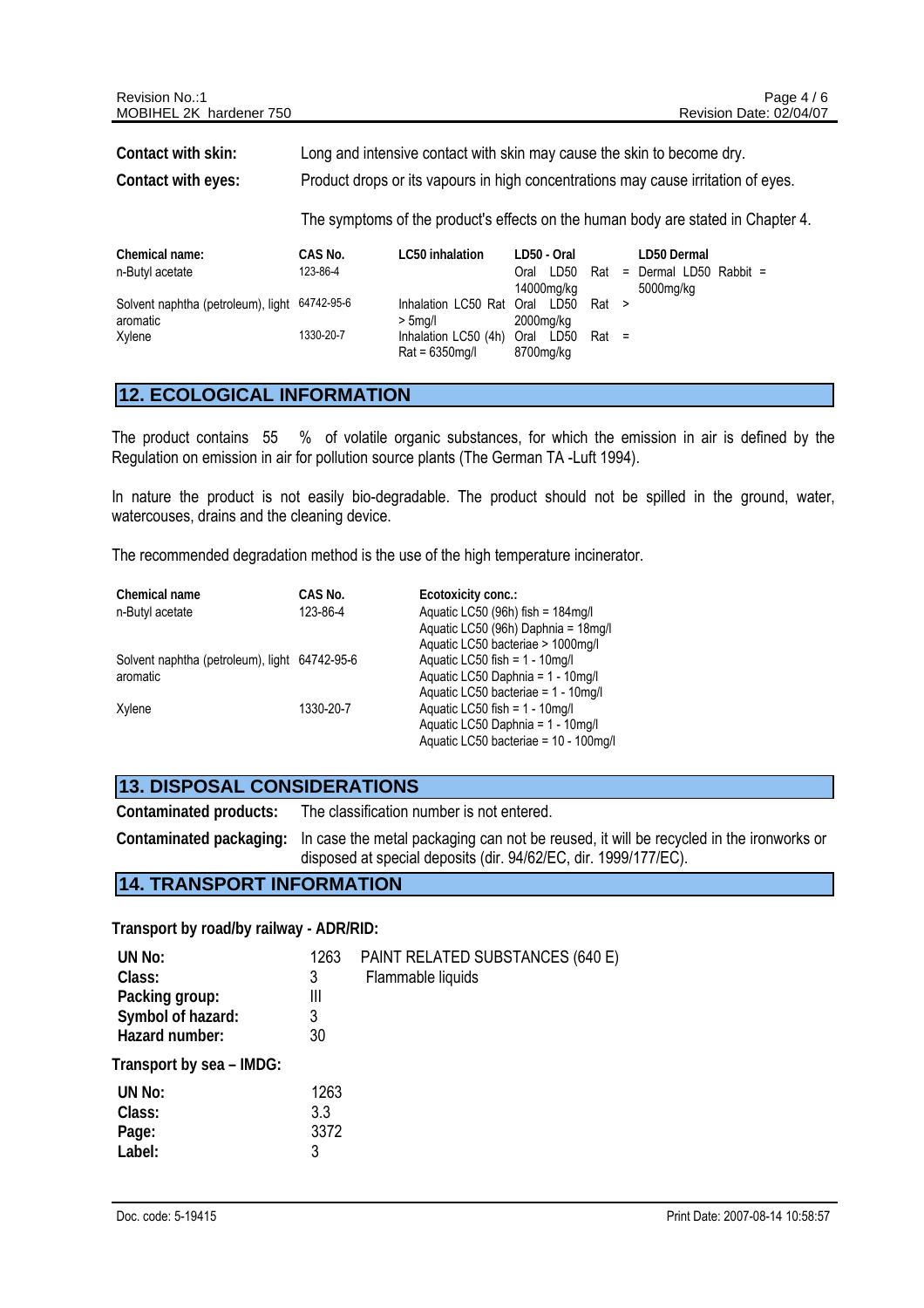### **15.REGULATORY INFORMATION**

 **Labelling:** 



| Contains:       | aliphatic polyisocyanate                                                                         |
|-----------------|--------------------------------------------------------------------------------------------------|
|                 | Contains isocyanates. See information supplied by the manufacturer.                              |
| R-phrases:      |                                                                                                  |
| R 10            | Flammable.                                                                                       |
| R 43            | May cause sensitisation by skin contact.                                                         |
| R 52/53         | Harmful to aquatic organisms, may cause long-term adverse effects in the<br>aquatic environment. |
| R 66            | Repeated exposure may cause skin dryness or cracking.                                            |
| R 67            | Vapours may cause drowsiness and dizziness.                                                      |
| S-phrases:      |                                                                                                  |
| S <sub>2</sub>  | Keep out of reach of children.                                                                   |
| S 16            | Keep away from sources of ignition - No smoking.                                                 |
| S 36/37/39      | Wear suitable protective clothing, gloves and eye/face protection.                               |
| S 46            | If swallowed, seek medical advice immediately and show this container or label.                  |
| S <sub>51</sub> | Use only in well-ventilated areas.                                                               |
| S 61            | Avoid release to the environment. Refer to special instructions/safety data sheet.               |

FOR PROFESSIONAL USE ONLY!

**Regulations:** This safety data sheet has been prepared according to the Directive 67/548, 88/379, 92/32, 99/45.

### **16.OTHER INFORMATION**

**Meaning of R sentences from the Chapter 2:** 

| R 43    | May cause sensitisation by skin contact.                                                    |
|---------|---------------------------------------------------------------------------------------------|
| R 10    | Flammable.                                                                                  |
| R 66    | Repeated exposure may cause skin dryness or cracking.                                       |
| R 67    | Vapours may cause drowsiness and dizziness.                                                 |
| R 51/53 | Toxic to aquatic organisms, may cause long-term adverse effects in the aquatic environment. |
| R 37    | Irritating to respiratory system.                                                           |
| R 65    | Harmful: may cause lung damage if swallowed.                                                |
| R 20/21 | Harmful by inhalation and in contact with skin.                                             |
| R 38    | Irritating to skin.                                                                         |
|         |                                                                                             |

The information in this Safety Data Sheet refer only to the mentioned product in the form as delivered and it is not necessary valid when this material is used in the combination with other materials or in the processes, which are not foreseen in the instructions for use. This information is correct to the supplier's best of knowledge and reliable at the time of the publication of this Safety data sheet. It is the user's responsibility to ascertain the suitability of the product for a specific use.